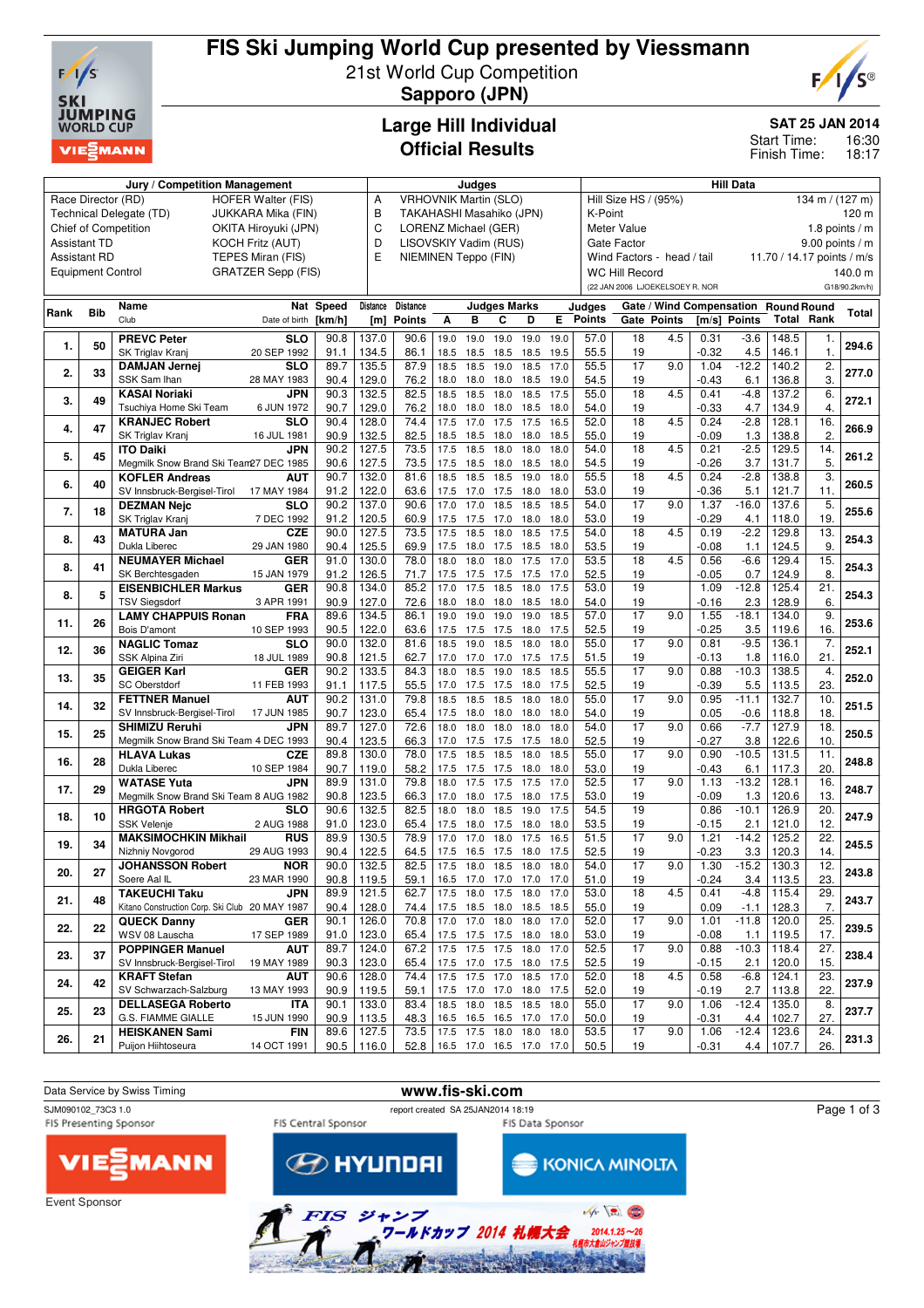

# **FIS Ski Jumping World Cup presented by Viessmann** 21st World Cup Competition **Sapporo (JPN)**



**Large Hill Individual Official Results**

**SAT 25 JAN 2014**

16:30 18:17 Start Time: Finish Time:

| l Rank | <b>Bib</b>     | Name                                           |                           | Nat Speed |       | Distance Distance |      |           | <b>Judges Marks</b>      |           |      | Judges   |                 | Gate / Wind Compensation Round Round |         |              |                   |                   | Total |
|--------|----------------|------------------------------------------------|---------------------------|-----------|-------|-------------------|------|-----------|--------------------------|-----------|------|----------|-----------------|--------------------------------------|---------|--------------|-------------------|-------------------|-------|
|        |                | Club                                           | Date of birth [km/h]      |           |       | [m] Points        | A    | B         | C                        | D         |      | E Points |                 | <b>Gate Points</b>                   |         | Im/sl Points | <b>Total Rank</b> |                   |       |
|        |                | <b>HAJEK Antonin</b>                           | <b>CZE</b>                | 89.6      | 128.5 | 75.3              | 18.0 | 18.0      | 18.5                     | 18.5      | 18.5 | 55.0     | 17              | 9.0                                  | 1.00    | $-11.7$      | 127.6             | 19.               |       |
| 27.    | 31             | Dukla Liberec                                  | 12 FEB 1987               | 90.2      | 112.5 | 46.5              | 16.5 | 17.5      | 16.5                     | 17.5      | 17.5 | 51.5     | 19              |                                      | $-0.29$ | 4.1          | 102.1             | 29.               | 229.7 |
| 28.    | $\mathbf{1}$   | <b>TOCHIMOTO Shohei</b>                        | JPN                       | 89.5      | 126.5 | 71.7              | 17.5 | 18.0      | 18.0                     | 18.0      | 18.0 | 54.0     | 19              |                                      | 0.55    | $-6.4$       | 119.3             | 26.               | 229.1 |
|        |                | Megmilk Snow Brand Ski Team21 DEC 1989         |                           | 89.9      | 118.0 | 56.4              | 16.5 | 17.5      | 17.0                     | 18.0      | 17.5 | 52.0     | 19              |                                      | $-0.10$ | 1.4          | 109.8             | 25.               |       |
| 29.    | 46             | <b>TEPES Jurij</b>                             | <b>SLO</b>                | 90.8      | 121.5 | 62.7              | 17.0 | 17.5      | 17.0                     | 17.5      | 17.0 | 51.5     | 18              | 4.5                                  | 0.29    | $-3.4$       | 115.3             | 30.               | 217.5 |
|        |                | SD Dolomiti                                    | 14 FEB 1989               | 91.1      | 114.5 | 50.1              | 16.5 | 17.0      | 17.0                     | 17.0      | 17.0 | 51.0     | 19              |                                      | $-0.08$ | 1.1          | 102.2             | 28.               |       |
| 30.    | $\overline{2}$ | <b>TAKAHASHI Daito</b>                         | <b>JPN</b>                | 90.2      | 125.5 | 69.9              | 17.5 | 18.5      | 18.0                     | 18.5      | 18.0 | 54.5     | $\overline{19}$ |                                      | 0.75    | $-8.8$       | 115.6             | $\overline{28}$ . | 211.9 |
|        |                | Tsuchiya Home Ski Team                         | 16 DEC 1980               | 90.6      | 113.0 | 47.4              |      |           | 16.5 16.5 16.5 17.5      |           | 16.0 | 49.5     | 19              |                                      | 0.05    | $-0.6$       | 96.3              | 30.               |       |
|        |                |                                                |                           |           |       |                   |      |           |                          |           |      |          |                 |                                      |         |              |                   |                   |       |
|        |                | not qualified for final round                  |                           |           |       |                   |      |           |                          |           |      |          |                 |                                      |         |              |                   |                   |       |
| 31.    | 12             | <b>GRIMSRUD Simen Key</b><br>Asker Skiklubb    | <b>NOR</b><br>22 MAR 1992 | 90.2      | 125.0 | 69.0              |      |           | 17.5 17.5 17.0 17.5      |           | 18.0 | 52.5     | 19              |                                      | 0.85    | $-9.9$       | 111.6             | 31.               | 111.6 |
|        |                | <b>LARINTO Ville</b>                           | <b>FIN</b>                | 90.2      | 122.0 | 63.6              |      |           | 17.0 18.0 17.0 17.5      |           | 17.5 | 52.0     | 19              |                                      | 0.40    | $-4.7$       | 110.9             | 32.               |       |
| 32.    | 6              | Lahden Hiihtoseura                             | 11 APR 1990               |           |       |                   |      |           |                          |           |      |          |                 |                                      |         |              |                   |                   | 110.9 |
|        |                | <b>NIEMI Sami</b>                              | <b>FIN</b>                | 90.2      | 123.5 | 66.3              | 17.5 | 18.0      | 17.5                     | 18.0      | 17.5 | 53.0     | 19              |                                      | 0.74    | $-8.7$       | 110.6             | 33.               |       |
| 33.    | 15             | Ounasvaaran Hiihtoseura                        | 16 FEB 1991               |           |       |                   |      |           |                          |           |      |          |                 |                                      |         |              |                   |                   | 110.6 |
|        |                | <b>KOBAYASHI Junshiro</b>                      | <b>JPN</b>                | 89.9      | 123.0 | 65.4              | 17.0 | 17.5      | 17.5                     | 17.5      | 17.0 | 52.0     | 19              |                                      | 0.66    | $-7.7$       | 109.7             | 34.               |       |
| 34.    | 4              | <b>Tokai University</b>                        | 11 JUN 1991               |           |       |                   |      |           |                          |           |      |          |                 |                                      |         |              |                   |                   | 109.7 |
|        |                | <b>SWENSEN Vegard</b>                          | <b>NOR</b>                | 90.3      | 122.5 | 64.5              | 17.5 |           | 18.0 17.5 18.5           |           | 17.5 | 53.0     | 17              | 9.0                                  | 1.57    | $-18.4$      | 108.1             | 35.               |       |
|        | 35.<br>17      | Asker Skiklubb                                 | 22 OCT 1986               |           |       |                   |      |           |                          |           |      |          |                 |                                      |         |              |                   |                   | 108.1 |
| 36.    | 20             | <b>HULA Stefan</b>                             | POL                       | 89.2      | 121.5 | 62.7              | 16.0 | 17.0      | 17.5                     | 17.5      | 16.5 | 51.0     | 17              | 9.0                                  | 1.27    | $-14.9$      | 107.8             | 36.               | 107.8 |
|        |                | <b>WKS Zakopane</b>                            | 29 SEP 1986               |           |       |                   |      |           |                          |           |      |          |                 |                                      |         |              |                   |                   |       |
| 37.    | 44             | <b>LOITZL Wolfgang</b>                         | <b>AUT</b>                | 90.9      | 116.0 | 52.8              |      |           | 17.0 17.5 17.0 18.0      |           | 17.0 | 51.5     | $\overline{18}$ | $\overline{4.5}$                     | 0.20    | $-2.3$       | 106.5             | $\overline{37}$ . | 106.5 |
|        |                | WSC Bad Mitterndorf-Steiermark 13 JAN 1980     |                           |           |       |                   |      |           |                          |           |      |          |                 |                                      |         |              |                   |                   |       |
| 38.    | 24             | <b>KOCH Martin</b>                             | AUT                       | 90.3      | 119.5 | 59.1              |      |           | 17.0 17.5 17.0 18.0 17.0 |           |      | 51.5     | 17              | 9.0                                  | 1.17    | $-13.7$      | 105.9             | 38.               | 105.9 |
|        |                | SV Villach-Kaernten                            | 22 JAN 1982               |           |       |                   |      |           |                          |           |      |          |                 |                                      |         |              |                   |                   |       |
| 39.    | 9              | <b>MIETUS Krzysztof</b>                        | POL                       | 90.2      | 123.5 | 66.3              |      |           | 16.5 17.5 17.5 17.5      |           | 17.0 | 52.0     | 19              |                                      | 1.08    | $-12.6$      | 105.7             | 39.               | 105.7 |
|        |                | AZS ZAKOPANE                                   | 8 MAR 1991                |           | 123.5 |                   |      |           |                          |           |      |          | 19              |                                      | 1.04    |              |                   | 40.               |       |
| 40.    | 8              | <b>POLYCHRONIDIS Nico</b><br>SC Oberstdorf     | <b>GRE</b><br>8 NOV 1989  | 90.5      |       | 66.3              | 17.0 | 17.5 17.0 |                          | 18.0      | 16.5 | 51.5     |                 |                                      |         | $-12.2$      | 105.6             |                   | 105.6 |
|        | 14             | <b>PASCHKE Pius</b>                            | <b>GER</b>                | 90.3      | 121.0 | 61.8              | 16.5 |           | 16.5 17.0 17.5           |           | 17.0 | 50.5     | 19              |                                      | 0.75    | $-8.8$       | 103.5             | 41.               |       |
| 41.    |                | WSV Kiefersfelden                              | 20 MAY 1990               |           |       |                   |      |           |                          |           |      |          |                 |                                      |         |              |                   |                   | 103.5 |
|        |                | <b>BRESADOLA Davide</b>                        | <b>ITA</b>                | 89.3      | 114.0 | 49.2              | 16.5 | 17.0      | 16.5                     | 17.0      | 17.0 | 50.5     | 17              | 9.0                                  | 0.55    | $-6.4$       | 102.3             | 42.               |       |
| 42.    | 30             | C.S. Esercito                                  | 10 SEP 1988               |           |       |                   |      |           |                          |           |      |          |                 |                                      |         |              |                   |                   | 102.3 |
|        |                | <b>DESCHWANDEN Gregor</b>                      | SUI                       | 89.5      | 113.0 | 47.4              |      |           | 16.5 16.5 16.5 17.0 17.0 |           |      | 50.0     | 17              | 9.0                                  | 0.50    | $-5.9$       | 100.5             | 43.               |       |
| 43.    | 39             | Horw                                           | 27 FEB 1991               |           |       |                   |      |           |                          |           |      |          |                 |                                      |         |              |                   |                   | 100.5 |
|        |                | <b>INGVALDSEN Ole Marius</b>                   | <b>NOR</b>                | 89.1      | 114.5 | 50.1              |      |           | 15.5 16.0 15.5 15.5      |           | 15.0 | 46.5     | 17              | 9.0                                  | 0.51    | $-6.0$       | 99.6              | 44.               |       |
| 44.    | 38             | Steinkjer Skiklubb                             | 2 OCT 1985                |           |       |                   |      |           |                          |           |      |          |                 |                                      |         |              |                   |                   | 99.6  |
| 45.    | 13             | <b>SAMMELSELG Siim-Tanel</b>                   | <b>EST</b>                | 90.3      | 119.5 | 59.1              | 17.0 |           | 17.5 17.0                | 18.0 17.0 |      | 51.5     | 19              |                                      | 1.01    | $-11.8$      | 98.8              | 45.               | 98.8  |
|        |                | Nomme Sportclub, Lahden Hiihtoseur 18 MAY 1993 |                           |           |       |                   |      |           |                          |           |      |          |                 |                                      |         |              |                   |                   |       |
| 46.    | 16             | <b>PITEA Sorin Iulian</b>                      | ROU                       | 89.4      | 114.5 | 50.1              | 16.5 | 17.0      | 16.5                     | 17.5      | 17.0 | 50.5     | 17              | 9.0                                  | 1.17    | $-13.7$      | 95.9              | 46.               | 95.9  |
|        |                | CSS Dinamo Rasnov                              | 7 SEP 1997                |           |       |                   |      |           |                          |           |      |          |                 |                                      |         |              |                   |                   |       |
| 47.    | 3              | <b>OKABE Takanobu</b>                          | <b>JPN</b>                | 89.4      | 111.5 | 44.7              | 17.0 | 16.5      | 17.0                     | 17.0      | 17.0 | 51.0     | 19              |                                      | 0.32    | $-3.7$       | 92.0              | 47.               | 92.0  |
|        |                | Megmilk Snow Brand Ski Team26 OCT 1970         |                           |           |       |                   |      |           |                          |           |      |          |                 |                                      |         |              |                   |                   |       |
| 48.    | $\overline{7}$ | <b>HAUER Joachim</b>                           | NOR                       | 89.8      | 112.0 | 45.6              | 16.5 | 17.0      | 17.0                     | 17.0      | 16.5 | 50.5     | 19              |                                      | 0.37    | $-4.3$       | 91.8              | 48.               | 91.8  |
|        |                | <b>Bekkelaget SK</b>                           | 2 FEB 1991                | 90.2      | 113.0 | 47.4              |      |           |                          |           |      | 51.0     | 19              |                                      | 0.71    |              | 90.1              | 49.               |       |
| 49.    | 11             | <b>EGLOFF Pascal</b><br>Grabserberg            | SUI<br>8 AUG 1992         |           |       |                   |      |           | 17.0 17.0 17.0 17.5      |           | 16.5 |          |                 |                                      |         | $-8.3$       |                   |                   | 90.1  |
|        |                | <b>STJERNEN Andreas</b>                        | <b>NOR</b>                | 89.8      | 110.5 | 42.9              |      |           | 16.5 16.5 16.0 17.0 16.0 |           |      | 49.0     | 17              | 9.0                                  | 1.19    | $-13.9$      | 87.0              | 50.               |       |
| 50.    | 19             | Sprova <sub>IL</sub>                           | 30 JUL 1988               |           |       |                   |      |           |                          |           |      |          |                 |                                      |         |              |                   |                   | 87.0  |
|        |                |                                                |                           |           |       |                   |      |           |                          |           |      |          |                 |                                      |         |              |                   |                   |       |